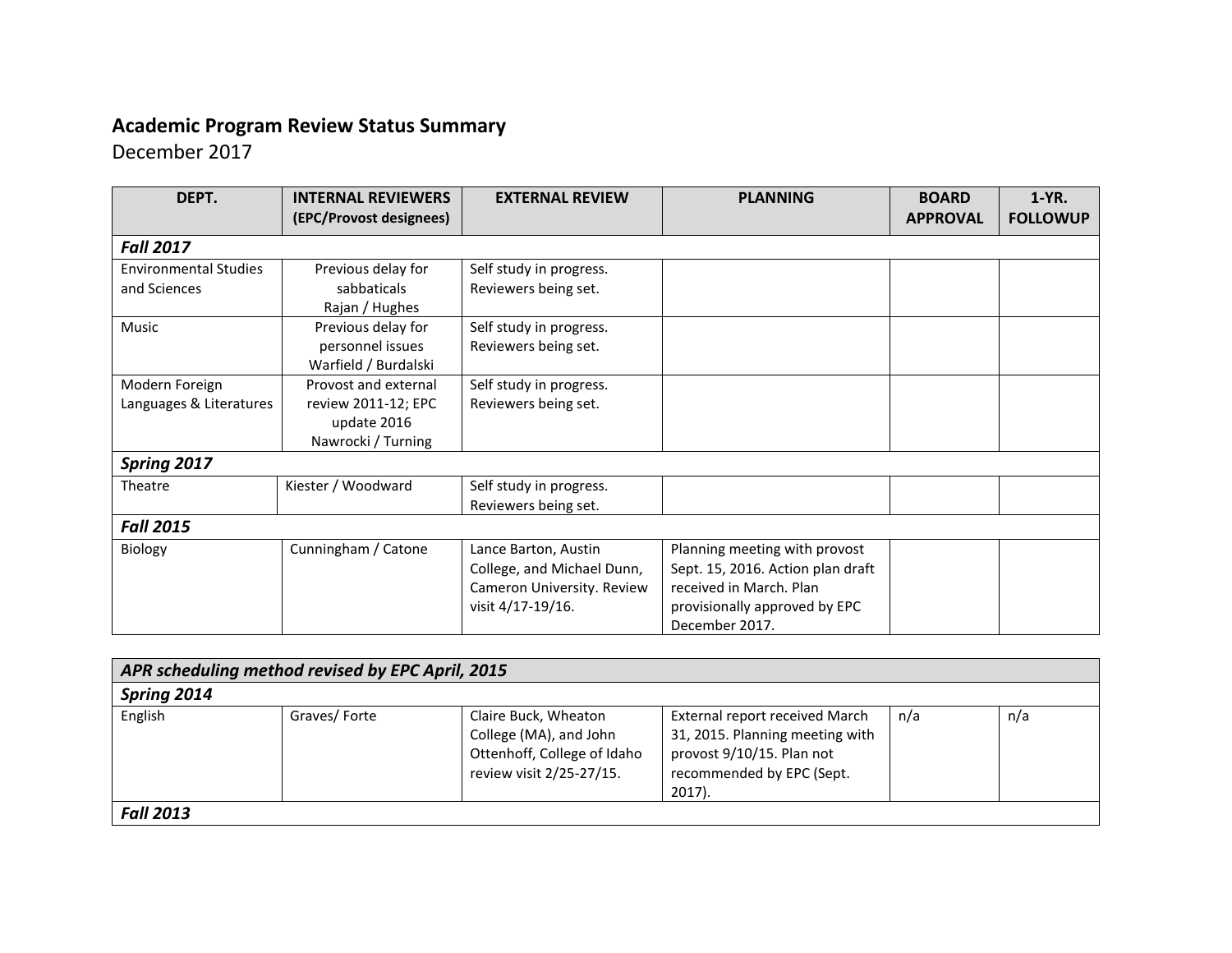| Spring 2013                                   |                                                                                                                                                                          |                                                                                                                      |                                                                                                                                                    |                                                                  |                    |  |
|-----------------------------------------------|--------------------------------------------------------------------------------------------------------------------------------------------------------------------------|----------------------------------------------------------------------------------------------------------------------|----------------------------------------------------------------------------------------------------------------------------------------------------|------------------------------------------------------------------|--------------------|--|
| Philosophy                                    | Rice/M. Androne                                                                                                                                                          | Barbara Fultner, Denison<br>University, and Elizabeth<br>Schiltz, College of Wooster.<br>Review visit 4/30-5/2 2014. | Planning meeting with provost<br>Oct. 21, 2014 and discussions<br>with EPC, GEC. Plan not<br>recommended due to<br>departmental changes (3/21/17). | $n/a$ – report<br>to Board<br>expected at<br>May 2017<br>meeting | N/A                |  |
| Religious Studies                             | Brown/Albright                                                                                                                                                           | Eugene Gallagher,<br><b>Connecticut College and</b><br>Maura Donaldson, Dickinson<br>College, 4/3-5/13.              | May 22 meeting with provost.<br>EPC recommended April 9, 2014.                                                                                     | May 2014                                                         | April 21,<br>2015  |  |
| <b>Fall 2012</b>                              |                                                                                                                                                                          |                                                                                                                      |                                                                                                                                                    |                                                                  |                    |  |
| Art                                           | Martin / Kolb                                                                                                                                                            | Margaret Kuntz, Drew U.;<br>Mark van Buskirk, Earlham<br>C., 4/24-26/13.                                             | Meeting with provost 11/25/13.<br>EPC recommended April 9, 2014.                                                                                   | May 2014                                                         | April 27,<br>2015. |  |
| Education                                     | Interim report only due to PDE changes; report/plan recommended by EPC 12/18/12. Full<br>review pending full implementation and assessment of new PDE-approved programs. |                                                                                                                      |                                                                                                                                                    | February 2013                                                    | n/a                |  |
| Spring 2012                                   |                                                                                                                                                                          |                                                                                                                      |                                                                                                                                                    |                                                                  |                    |  |
| Communications<br>(was Fall 2011)             | Greenwood / King                                                                                                                                                         | Paulette Kilmer, U. Toledo;<br>Jay Miller, Ursinus C.; 4/30-<br>$5/1/12$ .                                           | Planning meeting with provost<br>10/1/12. Plan recommended by<br>EPC 3/5/13; meeting with<br>Provost 4/15/13.                                      | February 2014                                                    | August 27,<br>2014 |  |
| Fashion                                       | Vettleson / Woodward                                                                                                                                                     | Virginia Elsasser, Centenary<br>C.; Karen Steen, Cazenovia<br>C.; $4/22 - 23/12$ .                                   | Initial planning meeting 8/2/12;<br>plan recommended by EPC<br>$4/2/13$ .                                                                          | February 2014                                                    | August 27,<br>2014 |  |
| <b>Political Science</b><br>(was Spring 2011) | Campbell / Ghosh                                                                                                                                                         | Tricia Mulligan, Iona C.;<br>Karen Kedrowski, Winthrop<br>U., 4/8-10/13.                                             | Meeting with provost 7/10/13.<br>Plan recommended by EPC<br>2/17/15.                                                                               | May 2015                                                         | Due Feb.,<br>2016  |  |
| <b>Fall 2011- none</b>                        |                                                                                                                                                                          |                                                                                                                      |                                                                                                                                                    |                                                                  |                    |  |
| Spring 2011                                   |                                                                                                                                                                          |                                                                                                                      |                                                                                                                                                    |                                                                  |                    |  |
| Economics/Business                            | Mech / Kruglinski                                                                                                                                                        | Ray Jacobs, Ashland U.;<br>Carlena Ficano, Hartwick C.;<br>Mickey Wu, Coe C. 3/6-8/11                                | Initial provost meeting 11/10/11.<br>Draft plan received May 2012,<br>revised plan recommended by<br>EPC 12/4/12.                                  | February 2013                                                    | August 28,<br>2014 |  |
| Psychology                                    | Vettleson / Harger                                                                                                                                                       | Arthur Lyons, Moravian C.;<br>George Spilich, Washington<br>C. $3/30-4/1/11$ .                                       | Initial provost meeting 8/29/11.<br>Revised plan received<br>recommended by EPC 12/18/12.                                                          | May 2013                                                         | August 27,<br>2014 |  |